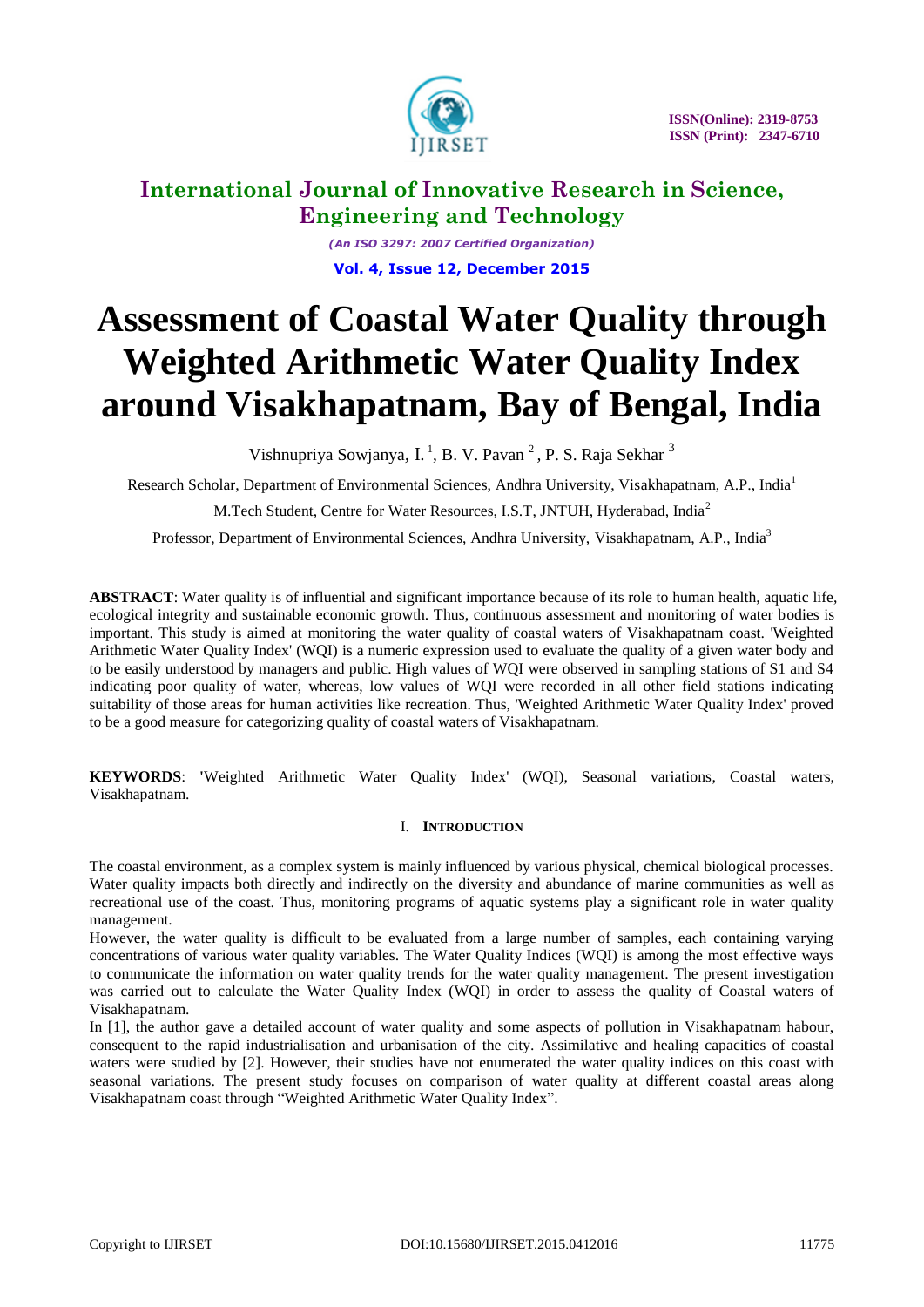

*(An ISO 3297: 2007 Certified Organization)*

#### **Vol. 4, Issue 12, December 2015**

### II. **MATERIALS AND METHODS**

#### **Study Area**

The study area of Visakhapatnam Coast of Bay of Bengal, is located in North Eastern part of Andhra Pradesh between 17°15' and 18° 32' Northern latitude and 82° 54' and 83° 30' in Eastern longitude.

#### **Figure 1: Map showing the field stations in the present study area of Visakhapatnam**



Visakhapatnam coastline from Bangarammapalem in the south to Bheemunipatnam in the north comprises of shallow water bays formed due to the protruding hills of 'Eastern Ghats complex' into the sea. The Bangarammapalem -Bheemunipatnam coast is associated with several drainage channels that carry nutrients and sediments to the coast, the Sarada River at Bangarammapalem and Gosthani River at Bheemunipatnam, being the major sources as such. For the present study, ten sampling stations were selected along with their geographical positions given in (table 1) below.

|      | Table 1: Sampling stations and their Geographical locations. |                              |  |  |  |  |  |  |  |  |
|------|--------------------------------------------------------------|------------------------------|--|--|--|--|--|--|--|--|
| S.No | <b>Sampling Station</b>                                      | <b>Geographical Position</b> |  |  |  |  |  |  |  |  |
| 1    | Bangarammapalem                                              | 17°24'56"N and 82°52'04"E    |  |  |  |  |  |  |  |  |
| 2    | Rambili                                                      | 17°27'28"N and 82°57'09"E    |  |  |  |  |  |  |  |  |
| 3    | Pudimadaka                                                   | 17°28'29"N and 82°59'38"E    |  |  |  |  |  |  |  |  |
| 4    | Appikonda                                                    | 17°34'09"N and 83°10'14"E    |  |  |  |  |  |  |  |  |
| 5    | Yarada                                                       | 17°39'47"N and 83°17'01"E    |  |  |  |  |  |  |  |  |

|  |  |  |  |  |  |  |  | Table 1: Sampling stations and their Geographical locations. |
|--|--|--|--|--|--|--|--|--------------------------------------------------------------|
|--|--|--|--|--|--|--|--|--------------------------------------------------------------|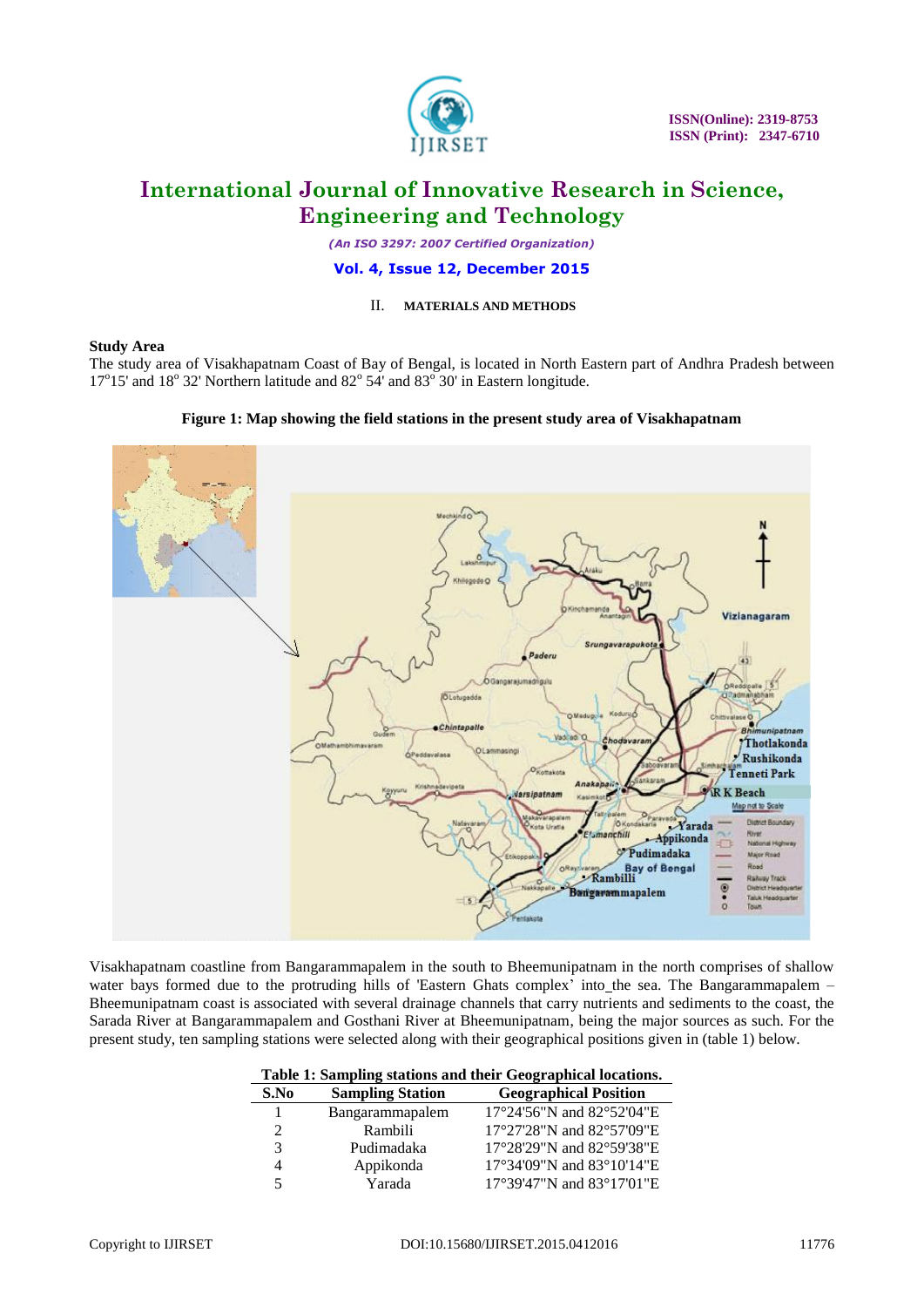

*(An ISO 3297: 2007 Certified Organization)*

### **Vol. 4, Issue 12, December 2015**

| 6  | Ramakrishna Beach | $17^{\circ}42'40''$ N and $83^{\circ}19'09''$ E |
|----|-------------------|-------------------------------------------------|
|    | Tenneti Park      | 17°44'53"N and 83°21'01"E                       |
| x  | Rushikonda Beach  | $17^{\circ}47'25''$ N and $83^{\circ}23'22''$ E |
| Q  | Thotlakonda       | 17°49'43"N and 83°24'59"E                       |
| 10 | Bheemunipatnam    | 17°53'26"N and 83°27'24"E                       |

#### **Water Sampling and Analysis:**

The water samples were collected in pre-cleaned plastic polyethylene bottles for physico-chemical analysis throughout the year in four seasons from April, 2013 to March, 2015. The coastal water samples were analyzed for temperature pH, conductivity, turbidity salinity, dissolved oxygen, biological oxygen demand, ammonical nitrogen, nitrites, nitrates, phosphate-phosphorus, silicates and trace metals (iron, copper, chromium, zinc, cadmium and lead) following standard procedures recommended by the [3].

Traditional approaches to assess water quality are based on a comparison of experimentally determined parameter values with existing guidelines.

| S.No | <b>Parameter</b>                 | <b>Prescribed Standards</b>         |
|------|----------------------------------|-------------------------------------|
| 1    | Temperature                      | $26 - 30^{0}C^{**}$                 |
| 2    | pH                               | $6.5 - 8.5*$                        |
| 3    | <b>Electrical Conductivity</b>   |                                     |
| 4    | Turbidity                        | 30 NTU*                             |
| 5    | Salinity                         |                                     |
| 6    | <b>Total Suspended Solids</b>    |                                     |
| 7    | Dissolved Oxygen                 | 4.0 mg/l or 50% saturation value    |
|      |                                  | whichever is higher*                |
| 8    | <b>Biochemical Oxygen Demand</b> | $3$ mg/lit $*$                      |
| 9    | Ammonia Nitrogen                 | $0.021$ mg/l **                     |
| 10   | Nitrite Nitrogen                 |                                     |
| 11   | Nitrate Nitrogen                 | $0.01$ -0.06 mg/l as Nitrate**      |
| 12   | Phosphate-Phosphorus             | $0.001 - 0.01$ mg/lit as            |
|      |                                  | Phosphate**                         |
| 13   | Silicate                         | $2.8 \text{ mg}/l(\text{avg})^{**}$ |
| 14   | Iron $(Fe)$                      | $3mg/l**$                           |
| 15   | Copper (Cu)                      | $0.5$ mg/l**                        |
| 16   | Chromium (Cr)                    | $0.05$ mg/l**                       |
| 17   | $\text{Zinc}(\text{Zn})$         | $0.5$ mg/l $**$                     |
| 18   | Cadmium (Cd)                     | $0.005$ mg/l**                      |
| 19   | Lead (Pb)                        | $0.05$ mg/l**                       |

#### **Table 2: Standards and permissible limits for Coastal Waters**

**\*** Water Quality Standards for Coastal Waters Marine Outfalls. SW-II Standard. Central Pollution Control Board, New Delhi. Source : EPA, 1986 [GSR 7], dated Dec. 22, 1998.

**\*\*** South African Water Quality Guidelines for Coastal Marine Waters, 1996. International Target Values for the Natural Marine Environment, Vol.1, pp B-1-B-3. and Chap. 4.2. pp 31.

However, it does not readily give an overall view of the spatial and temporal trends in the water quality [4]. Water Quality Indices are established from important physico-chemical parameters for different months to understand the coastal water quality better for the general public using 'Weighted Arithmetic Water Quality Index'.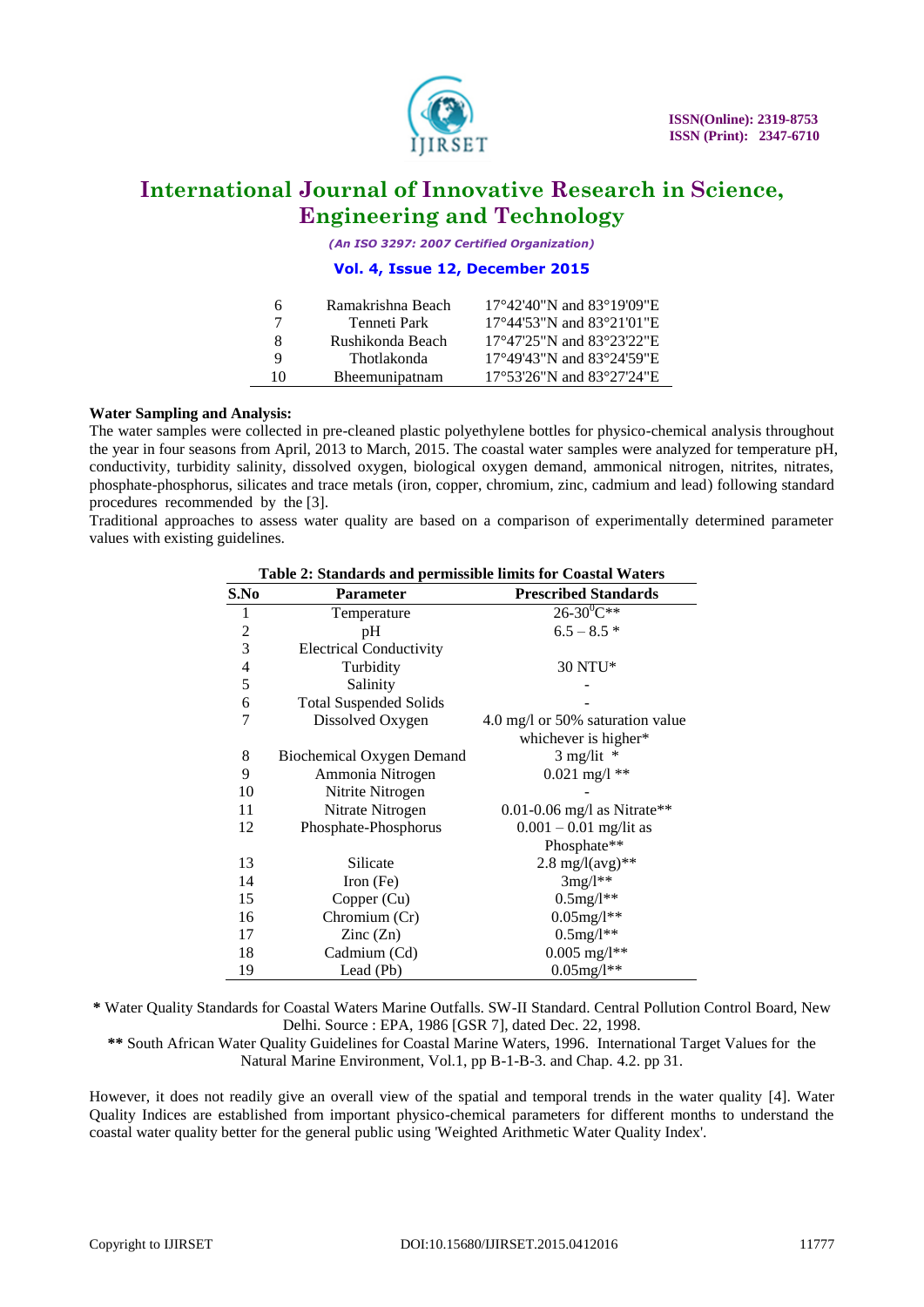

*(An ISO 3297: 2007 Certified Organization)*

#### **Vol. 4, Issue 12, December 2015**

### $WOI = \Sigma$  QiWi /  $\Sigma$  Wi

Where,  $Qi =$ Quality rating  $Wi = Relative weight$ 

Water quality grads can be classified by as excellent, good, poor, very poor and unsuitable with reference to the grads provide in Table 3. [4],[5].

#### **Table 3: Grads of Water Quality Index (WQI) and status of Water Quality Rating.**

| <b>WOI</b> | <b>Category of Water Quality</b> |
|------------|----------------------------------|
| ${<}50$    | Excellent                        |
| $50-100$   | Good                             |
| 100-200    | Poor                             |
| 200-300    | Very Poor                        |
| >300       | Unsuitable                       |

### III. **RESULTS AND DISCUSSION**

Investigations on water quality revealed appreciable differences between the coastal environment subject to pollution and the unaffected open sea location. Statistical descriptions such as mean, standard deviation, maximum and minimum values of analytical results of Physico-chemical parameters at different field station at Visakhapatnam coast are given in Table 4.

| Table 4: Statistical description of various parameters at different sampling stations of Visakhapatnam coastline. |                       |                |                |                |           |                |           |       |                |                |            |
|-------------------------------------------------------------------------------------------------------------------|-----------------------|----------------|----------------|----------------|-----------|----------------|-----------|-------|----------------|----------------|------------|
| <b>Parameters</b>                                                                                                 | <b>Statistics</b>     | S <sub>1</sub> | S <sub>2</sub> | S <sub>3</sub> | <b>S4</b> | S <sub>5</sub> | <b>S6</b> | S7    | S <sub>8</sub> | <b>S9</b>      | <b>S10</b> |
| <b>Temperature</b>                                                                                                | <b>Minimum</b>        | 26.6           | 26.6           | 26.2           | 32.8      | 26.1           | 26.4      | 26.1  | 26.3           | 26             | 26.8       |
|                                                                                                                   | <b>Maximum</b>        | 29.7           | 29.1           | 29.1           | 33.6      | 29             | 29.6      | 29.4  | 29.1           | 29             | 29.2       |
| <i>degrees</i>                                                                                                    | <b>Mean</b>           | 27.85          | 27.8           | 27.5           | 33.2      | 27.6           | 28.05     | 27.83 | 27.8           | 27.6           | 27.9       |
| Celsius)                                                                                                          | <b>Std. Deviation</b> | 1.215          | $\mathbf{1}$   | 0.99           | 0.29      | 0.98           | 1.116     | 1.197 | 0.96           | 1.08           | 0.99       |
|                                                                                                                   | <b>Minimum</b>        | 7.9            | 7.7            | 7.6            | 7.8       | 7.6            | 7.9       | 7.8   | 7.8            | 7.6            | 7.8        |
|                                                                                                                   | <b>Maximum</b>        | 8.3            | 8.1            | 8.1            | 8.7       | 8              | 8.4       | 8.3   | 8.2            | 8              | 8.2        |
| pH                                                                                                                | <b>Mean</b>           | 8.125          | 8              | 7.88           | 8.36      | 7.75           | 8.036     | 7.961 | 8.08           | 7.76           | 7.88       |
|                                                                                                                   | <b>Std. Deviation</b> | 0.128          | 0.14           | 0.17           | 0.29      | 0.15           | 0.16      | 0.15  | 0.13           | 0.15           | 0.14       |
|                                                                                                                   | <b>Minimum</b>        | 41.27          | 30             | 25.1           | 65.3      | 25.8           | 30.02     | 29.98 | 27.3           | 25.5           | 27.7       |
| Conductivity                                                                                                      | <b>Maximum</b>        | 44.68          | 48.9           | 36.8           | 79.3      | 38.9           | 43.14     | 44.58 | 41.4           | 34.7           | 42.3       |
| (mS/cm)                                                                                                           | Mean                  | 42.94          | 33.6           | 28.2           | 68.2      | 28             | 33.18     | 32.72 | 30.5           | 27.4           | 30.2       |
|                                                                                                                   | <b>Std. Deviation</b> | 1.016          | 6.25           | 3.62           | 4.61      | 4.42           | 4.204     | 4.904 | 4.5            | 2.98           | 4.93       |
|                                                                                                                   | <b>Minimum</b>        | 34.06          | 27.3           | 20             | 36.2      | 21             | 28.01     | 27.57 | 26.4           | 24.3           | 28         |
| <b>Turbidity</b>                                                                                                  | <b>Maximum</b>        | 45.6           | 40.4           | 34.2           | 47.5      | 37.8           | 42.5      | 41.57 | 39.7           | 38.6           | 40.9       |
| (NTU)                                                                                                             | <b>Mean</b>           | 36.41          | 30.5           | 23.3           | 39.1      | 25.2           | 32.86     | 32.2  | 30.7           | 27.8           | 32         |
|                                                                                                                   | <b>Std. Deviation</b> | 3.891          | 4.11           | 4.65           | 4.01      | 5.75           | 5.123     | 5.261 | 5              | 4.89           | 4.67       |
|                                                                                                                   | <b>Minimum</b>        | 18.34          | 21.8           | 19.8           | 20.5      | 21.2           | 18.6      | 20.1  | 21.5           | 21.3           | 20         |
| Salinity (ppt)                                                                                                    | <b>Maximum</b>        | 24.2           | 28.3           | 24.3           | 26.9      | 27.2           | 27.2      | 27.26 | 27.6           | 28.6           | 27.6       |
|                                                                                                                   | <b>Mean</b>           | 21.63          | 26.1           | 23             | 23.8      | 25.7           | 25.02     | 25.62 | 25.8           | 26.4           | 25.4       |
|                                                                                                                   | <b>Std. Deviation</b> | 2.086          | 2.37           | 1.64           | 2.56      | 2.1            | 3.169     | 2.572 | 2.13           | 2.7            | 2.65       |
| <b>Total</b>                                                                                                      | <b>Minimum</b>        | 34.14          | 34.8           | 21.4           | 39.7      | 21.1           | 28.26     | 29.08 | 32.5           | 20.8           | 22.3       |
| <b>Suspended</b>                                                                                                  | <b>Maximum</b>        | 47.07          | 42.8           | 30.7           | 53.1      | 31.1           | 40.9      | 42.87 | 41.7           | 28.2           | 38.4       |
| Solids (mg/l)                                                                                                     | <b>Mean</b>           | 37.05          | 37             | 23.8           | 43.2      | 24.4           | 32.08     | 32.64 | 35.9           | 22.8           | 26.3       |
|                                                                                                                   | <b>Std. Deviation</b> | 4.486          | 2.82           | 3.63           | 4.63      | 3.63           | 4.85      | 4.824 | 3.63           | 2.88           | 5.86       |
|                                                                                                                   | <b>Minimum</b>        | 0.8            | 3.1            | 4.3            | 2.26      | $\overline{4}$ | 3.16      | 3.86  | 3.8            | $\overline{4}$ | 3.6        |
| <b>Dissolved</b>                                                                                                  | <b>Maximum</b>        | 5.2            | 5.9            | 7.2            | 3.8       | 7              | 6.8       | 6.9   | 6.7            | 7.3            | 6.7        |
| Oxygen $(mg/l)$                                                                                                   | <b>Mean</b>           | 3.725          | 4.83           | 5.81           | 2.85      | 5.69           | 5.62      | 5.658 | 5.64           | 5.88           | 5.44       |
|                                                                                                                   | <b>Std. Deviation</b> | 1.312          | 0.93           | 0.79           | 0.47      | 0.81           | 1.056     | 0.849 | 0.83           | 0.91           | 0.86       |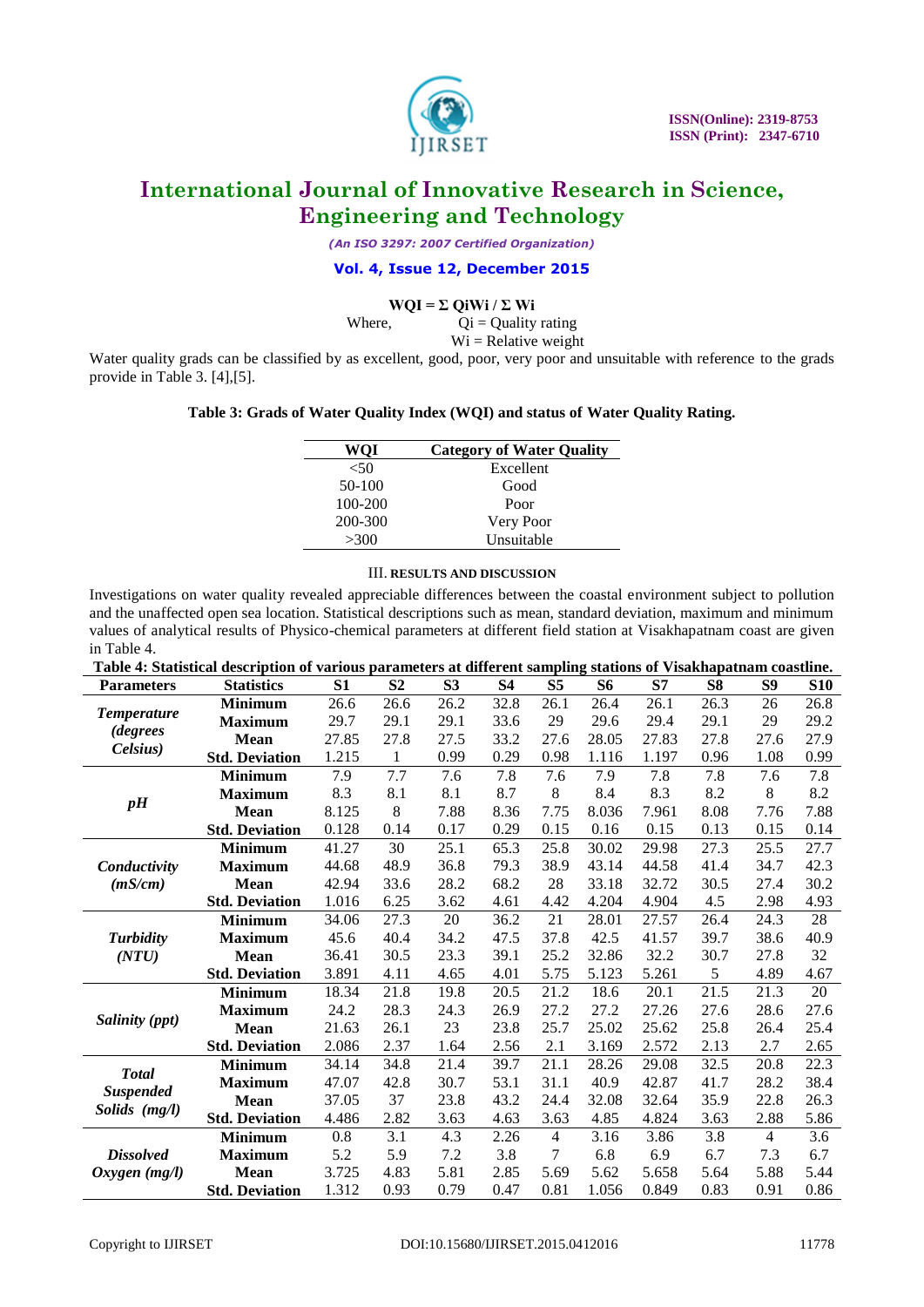

*(An ISO 3297: 2007 Certified Organization)*

### **Vol. 4, Issue 12, December 2015**

| <b>Biochemical</b> | <b>Minimum</b>        | 3.3   | 2.4               | 0.7              | 0.2              | 0.5              | 2.3   | $\overline{c}$ | 1.8              | 0.9              | 1.3              |
|--------------------|-----------------------|-------|-------------------|------------------|------------------|------------------|-------|----------------|------------------|------------------|------------------|
| <b>Oxygen</b>      | <b>Maximum</b>        | 6.8   | 5.7               | 2.4              | 1.7              | 3.2              | 5.8   | 6.6            | 4.7              | 2.9              | 3.8              |
| <b>Demand</b>      | <b>Mean</b>           | 3.975 | 2.89              | 1.09             | 0.54             | 1.15             | 3.013 | 2.775          | 2.28             | 1.28             | 1.8              |
| (mg/l)             | <b>Std. Deviation</b> | 1.16  | 1.14              | 0.55             | 0.49             | 0.87             | 1.143 | 1.554          | 0.99             | 0.66             | 0.82             |
| <b>Ammonical</b>   | <b>Minimum</b>        | 0.017 | 0.01              | 0.01             | $\boldsymbol{0}$ | 0.01             | 0.01  | 0.01           | 0.01             | $\overline{0}$   | 0.01             |
|                    | <b>Maximum</b>        | 0.056 | 0.03              | 0.02             | 0.02             | 0.03             | 0.036 | 0.031          | 0.03             | 0.03             | 0.03             |
| <b>Nitrogen</b>    | <b>Mean</b>           | 0.027 | 0.02              | 0.01             | $\mathbf{0}$     | 0.01             | 0.018 | 0.019          | 0.01             | 0.01             | 0.02             |
| (mg/l)             | <b>Std. Deviation</b> | 0.013 | $\boldsymbol{0}$  | 0.01             | 0.01             | 0.01             | 0.008 | 0.008          | 0.01             | 0.01             | 0.01             |
|                    | <b>Minimum</b>        | 0.03  | $\overline{0.01}$ | 0.01             | $\boldsymbol{0}$ | 0.01             | 0.011 | 0.023          | 0.02             | 0.01             | 0.02             |
|                    | <b>Maximum</b>        | 0.073 | 0.03              | 0.04             | 0.03             | 0.04             | 0.054 | 0.063          | 0.05             | 0.04             | 0.24             |
| Nitrates (mg/l)    | <b>Mean</b>           | 0.039 | 0.02              | 0.02             | 0.01             | 0.02             | 0.026 | 0.03           | 0.03             | 0.02             | 0.05             |
|                    | <b>Std. Deviation</b> | 0.014 | 0.01              | 0.01             | 0.01             | 0.01             | 0.013 | 0.014          | 0.01             | 0.01             | 0.08             |
|                    | <b>Minimum</b>        | 0.005 | $\boldsymbol{0}$  | $\boldsymbol{0}$ | $\boldsymbol{0}$ | $\mathbf{0}$     | 0.003 | 0.002          | $\boldsymbol{0}$ | $\mathbf{0}$     | $\boldsymbol{0}$ |
|                    | <b>Maximum</b>        | 0.014 | 0.01              | 0.01             | 0.01             | 0.01             | 0.021 | 0.018          | 0.01             | 0.01             | 0.02             |
| Nitrites (mg/l)    | <b>Mean</b>           | 0.008 | $\boldsymbol{0}$  | $\boldsymbol{0}$ | $\boldsymbol{0}$ | $\boldsymbol{0}$ | 0.006 | 0.005          | $\boldsymbol{0}$ | $\boldsymbol{0}$ | 0.01             |
|                    | <b>Std. Deviation</b> | 0.003 | $\mathbf{0}$      | $\boldsymbol{0}$ | $\boldsymbol{0}$ | $\boldsymbol{0}$ | 0.006 | 0.006          | $\boldsymbol{0}$ | 0                | 0.01             |
|                    | <b>Minimum</b>        | 0.019 | $\overline{0.01}$ | $\overline{0}$   | $\overline{0}$   | $\overline{0}$   | 0.006 | 0.005          | 0.01             | $\overline{0}$   | 0.01             |
| <b>Phosphates</b>  | <b>Maximum</b>        | 0.036 | 0.02              | 0.01             | 0.01             | 0.02             | 0.03  | 0.024          | 0.02             | 0.01             | 0.02             |
| (mg/l)             | <b>Mean</b>           | 0.025 | 0.01              | 0.01             | $\boldsymbol{0}$ | 0.01             | 0.017 | 0.014          | 0.02             | 0.01             | 0.01             |
|                    | <b>Std. Deviation</b> | 0.006 | $\boldsymbol{0}$  | $\boldsymbol{0}$ | $\boldsymbol{0}$ | $\boldsymbol{0}$ | 0.007 | 0.006          | $\boldsymbol{0}$ | $\boldsymbol{0}$ | $\boldsymbol{0}$ |
|                    | <b>Minimum</b>        | 0.085 | 0.08              | 0.08             | $\overline{0.1}$ | 0.07             | 0.081 | 0.086          | 0.09             | 0.07             | 0.08             |
| <b>Silicates</b>   | <b>Maximum</b>        | 0.124 | 0.1               | 0.1              | 0.17             | 0.1              | 0.113 | 0.127          | 0.13             | 0.1              | 0.11             |
| (mg/l)             | <b>Mean</b>           | 0.098 | 0.09              | 0.09             | 0.14             | 0.08             | 0.092 | 0.1            | 0.11             | 0.08             | 0.09             |
|                    | <b>Std. Deviation</b> | 0.015 | 0.01              | 0.01             | 0.03             | 0.01             | 0.013 | 0.016          | 0.01             | 0.01             | 0.01             |
|                    | <b>Minimum</b>        | 1.3   | $\overline{2}$    | 0.8              | 3.9              | 2.1              | 2.6   | 2.2            | 1.7              | $\mathbf{1}$     | 2.1              |
| Iron $(mg/l)$      | <b>Maximum</b>        | 2.8   | 3.1               | 2.1              | 5.2              | 2.9              | 3.3   | 3              | 2.4              | 2                | 2.8              |
|                    | <b>Mean</b>           | 1.738 | 2.38              | 1.3              | 4.63             | 2.6              | 2.95  | 2.488          | 2.08             | 1.35             | 2.41             |
|                    | <b>Std. Deviation</b> | 0.573 | 0.4               | 0.45             | 0.44             | 0.26             | 0.256 | 0.253          | 0.21             | 0.33             | 0.21             |
|                    | <b>Minimum</b>        | 0.011 | 0.02              | 0.01             | 0.05             | 0.01             | 0.027 | 0.011          | 0.01             | 0.01             | 0.01             |
| Copper (mg/l)      | <b>Maximum</b>        | 0.017 | 0.03              | 0.02             | 0.09             | 0.02             | 0.04  | 0.025          | 0.02             | 0.02             | 0.02             |
|                    | <b>Mean</b>           | 0.014 | 0.02              | 0.01             | 0.07             | 0.02             | 0.033 | 0.017          | 0.02             | 0.01             | 0.02             |
|                    | <b>Std. Deviation</b> | 0.002 | $\boldsymbol{0}$  | $\boldsymbol{0}$ | 0.02             | $\boldsymbol{0}$ | 0.004 | 0.005          | $\boldsymbol{0}$ | $\boldsymbol{0}$ | $\boldsymbol{0}$ |
|                    | <b>Minimum</b>        | 0.019 | 0.03              | 0.03             | 0.1              | 0.02             | 0.031 | 0.028          | 0.03             | 0.01             | 0.01             |
| Chromium           | <b>Maximum</b>        | 0.024 | 0.04              | 0.04             | 0.16             | 0.03             | 0.062 | 0.043          | 0.04             | 0.03             | 0.04             |
| (mg/l)             | Mean                  | 0.021 | 0.03              | 0.03             | 0.12             | 0.03             | 0.05  | 0.038          | 0.04             | 0.02             | 0.03             |
|                    | <b>Std. Deviation</b> | 0.002 | $\boldsymbol{0}$  | $\boldsymbol{0}$ | 0.02             | $\boldsymbol{0}$ | 0.013 | 0.006          | 0.01             | 0.01             | 0.01             |
|                    | <b>Minimum</b>        | 0.055 | 0.05              | 0.04             | 0.1              | 0.04             | 0.011 | 0.054          | 0.04             | 0.05             | 0.05             |
|                    | <b>Maximum</b>        | 0.071 | 0.06              | 0.05             | 0.15             | 0.07             | 0.106 | 0.091          | 0.07             | 0.06             | 0.06             |
| Zinc (mg/l)        | Mean                  | 0.065 | 0.06              | 0.05             | 0.13             | 0.06             | 0.088 | 0.073          | 0.06             | 0.05             | 0.06             |
|                    | <b>Std. Deviation</b> | 0.007 | $\boldsymbol{0}$  | $\boldsymbol{0}$ | 0.02             | 0.01             | 0.031 | 0.016          | 0.01             | 0.01             | $\boldsymbol{0}$ |
|                    | <b>Minimum</b>        | 9E-04 | $\mathbf{0}$      | $\boldsymbol{0}$ | 0.02             | $\boldsymbol{0}$ | 0.007 | 0.004          | $\boldsymbol{0}$ | $\boldsymbol{0}$ | $\overline{0}$   |
| Cadmium            | <b>Maximum</b>        | 0.002 | 0                 | $\boldsymbol{0}$ | 0.04             | 0.01             | 0.014 | 0.01           | 0.01             | $\boldsymbol{0}$ | 0.01             |
| (mg/l)             | <b>Mean</b>           | 0.001 | $\boldsymbol{0}$  | $\boldsymbol{0}$ | 0.03             | $\boldsymbol{0}$ | 0.01  | 0.006          | 0.01             | 0                | $\boldsymbol{0}$ |
|                    | <b>Std. Deviation</b> | 2E-04 | $\boldsymbol{0}$  | $\boldsymbol{0}$ | 0.01             | 0                | 0.003 | 0.002          | $\boldsymbol{0}$ | 0                | 0                |
|                    | <b>Minimum</b>        | 0.001 | $\boldsymbol{0}$  | $\boldsymbol{0}$ | 0.04             | $\boldsymbol{0}$ | 0.01  | 0.004          | $\boldsymbol{0}$ | $\boldsymbol{0}$ | $\boldsymbol{0}$ |
| Lead $(mg/l)$      | <b>Maximum</b>        | 0.002 | $\boldsymbol{0}$  | $\boldsymbol{0}$ | 0.06             | 0.01             | 0.026 | 0.014          | 0.01             | 0                | 0.01             |
|                    | <b>Mean</b>           | 0.001 | $\boldsymbol{0}$  | $\boldsymbol{0}$ | 0.05             | $\boldsymbol{0}$ | 0.018 | 0.01           | 0.01             | $\boldsymbol{0}$ | 0.01             |
|                    | <b>Std. Deviation</b> | 4E-04 | $\boldsymbol{0}$  | $\boldsymbol{0}$ | 0.01             | $\boldsymbol{0}$ | 0.006 | 0.004          | $\boldsymbol{0}$ | $\boldsymbol{0}$ | $\boldsymbol{0}$ |
|                    |                       |       |                   |                  |                  |                  |       |                |                  |                  |                  |

**S1**-Bangarammapalem; **S2**-Rambilli; **S3**-Pudimadaka; **S4**-Appikonda; **S5**-Yarada; **S6**-RK Beach; **S7**-Tenneti Park; **S8**-Rushikonda; **S9**-Thotlakonda; **S10**-Bheemunipatnam.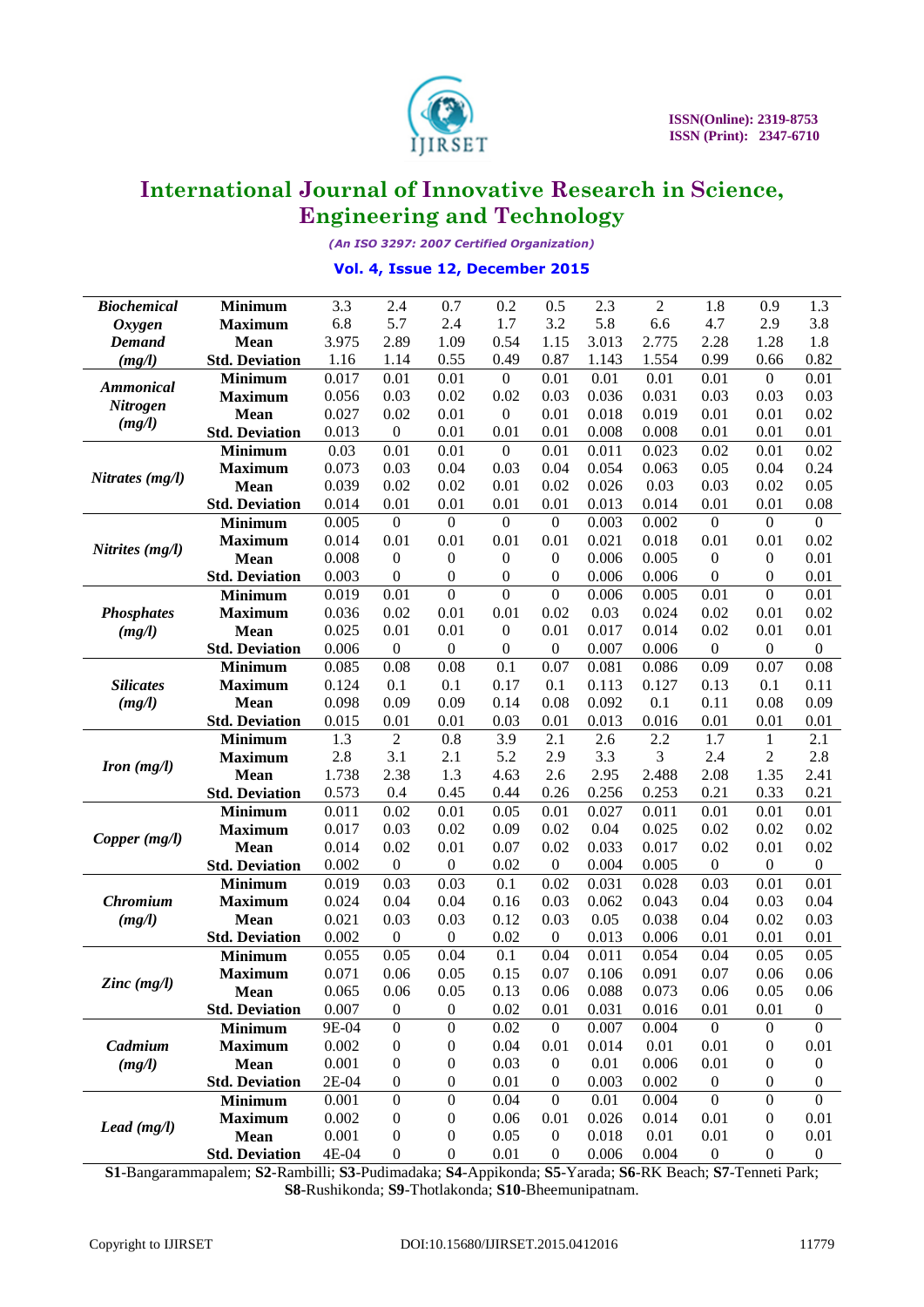

*(An ISO 3297: 2007 Certified Organization)*

#### **Vol. 4, Issue 12, December 2015**

The sampling station, Appikonda, where the effects of pollution are relatively high, the waters are distinctly characterized by an overall range of (median values) high temperature (32.8<sup>0</sup>C – 33.6<sup>0</sup>C), pH (7.8-8.7), high turbidity (36.2-47.5 NTU); low dissolved oxygen (2.26-3.8 mg/l), low nutrients and high trace metals. These results can be attributed to the release of industrial effluents discharge at the sampling point. High nutrient concentrations such as ammonical nitrogen (0.027mg/l), Nitrates (0.039 mg/l), Nitrites (0.08 mg/l), Phosphates (0.025 mg/l) and silicates (0.098 mg/l) inputs were observed in the Bangarammapalem sampling station due to the inflow of Sarada River, which carries high loads of nutrients during rainy seasons.

During the study, the values of water quality parameters at other field station (Rambili, Pudimadaka, Yarada, R.K Beach, Tenneti Park, Rushikonda, Thotlakonda and Bheemunipatnam) are within the range of recommended standards (Table 2).

Application of WQI is a useful method in assessing the suitability of water for various beneficial uses. The WQI values of the present investigation from different sampling stations are given in Table 5.

| Year | <b>Season</b>  | <b>S1</b> | S <sub>2</sub> | S <sub>3</sub> | <b>S4</b> | S <sub>5</sub> | <b>S6</b> | S7     | S <sub>8</sub> | S9    | <b>S10</b> |
|------|----------------|-----------|----------------|----------------|-----------|----------------|-----------|--------|----------------|-------|------------|
|      | <b>APR-JUN</b> | 76.73     | 50.90          | 26.18          | 279.82    | 48.03          | 149.84    | 87.49  | 100.65         | 36.81 | 79.59      |
| 2013 | <b>JUL-SEP</b> | 81.92     | 52.45          | 25.84          | 235.33    | 49.32          | 124.31    | 78.06  | 99.58          | 34.29 | 81.99      |
|      | <b>OCT-DEC</b> | 108.23    | 66.70          | 35.18          | 161.78    | 52.19          | 118.23    | 85.87  | 77.35          | 40.43 | 71.56      |
|      | $JAN-$         | 90.93     | 59.86          | 29.58          | 183.03    | 49.88          | 113.28    | 67.96  | 71.73          | 36.84 | 71.46      |
|      | <b>MAR</b>     |           |                |                |           |                |           |        |                |       |            |
| 2014 | <b>APR-JUN</b> | 85.92     | 52.05          | 25.29          | 179.8     | 53.03          | 150.49    | 82.96  | 111.65         | 35.88 | 87.56      |
|      | <b>JUL-SEP</b> | 73.74     | 63.42          | 32.60          | 285.45    | 39.0           | 100.87    | 89.02  | 86.32          | 38.40 | 79.57      |
|      | <b>OCT-DEC</b> | 153.0     | 91.43          | 68.08          | 313.89    | 86.79          | 200.59    | 153.72 | 115.42         | 76.98 | 136.3      |
| 2015 | $JAN-$         | 106.8     | 73.82          | 38.81          | 164.69    | 70.52          | 161.90    | 132.94 | 109.34         | 36.63 | 98.49      |
|      | <b>MAR</b>     |           |                |                |           |                |           |        |                |       |            |

**Table 5: Water Quality Indices calculated from different sampling stations in all seasons at Visakhapatnam Coastline**.

**S1**-Bangarammapalem; **S2**-Rambilli; **S3**-Pudimadaka; **S4**-Appikonda; **S5**-Yarada; **S6**-RK Beach; **S7**-Tenneti Park; **S8**- Rushikonda; **S9**-Thotlakonda; **S10**-Bheemunipatnam.

Water Quality Indices are established from important physico-chemical parameters for different months to understand the coastal water quality better for the general public. A lower value of WQI would indicate a better quality of water whereas high values indicate poor quality of water.

The calculated values of WQI for the studied parameters in this investigation were less than 50 for the sampling stations of Pudimadaka, Thotlakonda which indicate excellent water quality, where minimal human intervention was observed. In sampling stations such as Rambili, Yarada, Tenneti Park, Rushikonda and Bheemunipatnam recorded WQI values in between 50-100, indicating good quality of water. Human interventions like fishing, surfing and recreation activities are observed in these areas.

The WQI values for sampling stations (Bangarammapalem, Appikonda and RK Beach) were enumerated above 100, because of high amounts of pollutants discharges such as sewage and industrial effluents. The WQI values of RK beach are in poor range (100.87-200.89), which shows the possible vulnerability of water quality at the field station. Further, increase in human activities at this area can degrade the water quality making it unfit for public use.

During the study, it was found that the coastal waters of present study area are subject to considerable seasonal changes. Relatively high values were observed in October month of 2014, this can be the result of cyclone 'Hud-Hud', which carried waste laden run-off from land to sea. This result can be attributed to the study findings of [7], which recorded high water parameter readings post 'Hud-Hud', than before the cyclone. Significant high values of WQI were recorded in (October-December) part of the monsoon season, compared to other seasons. The present study findings are